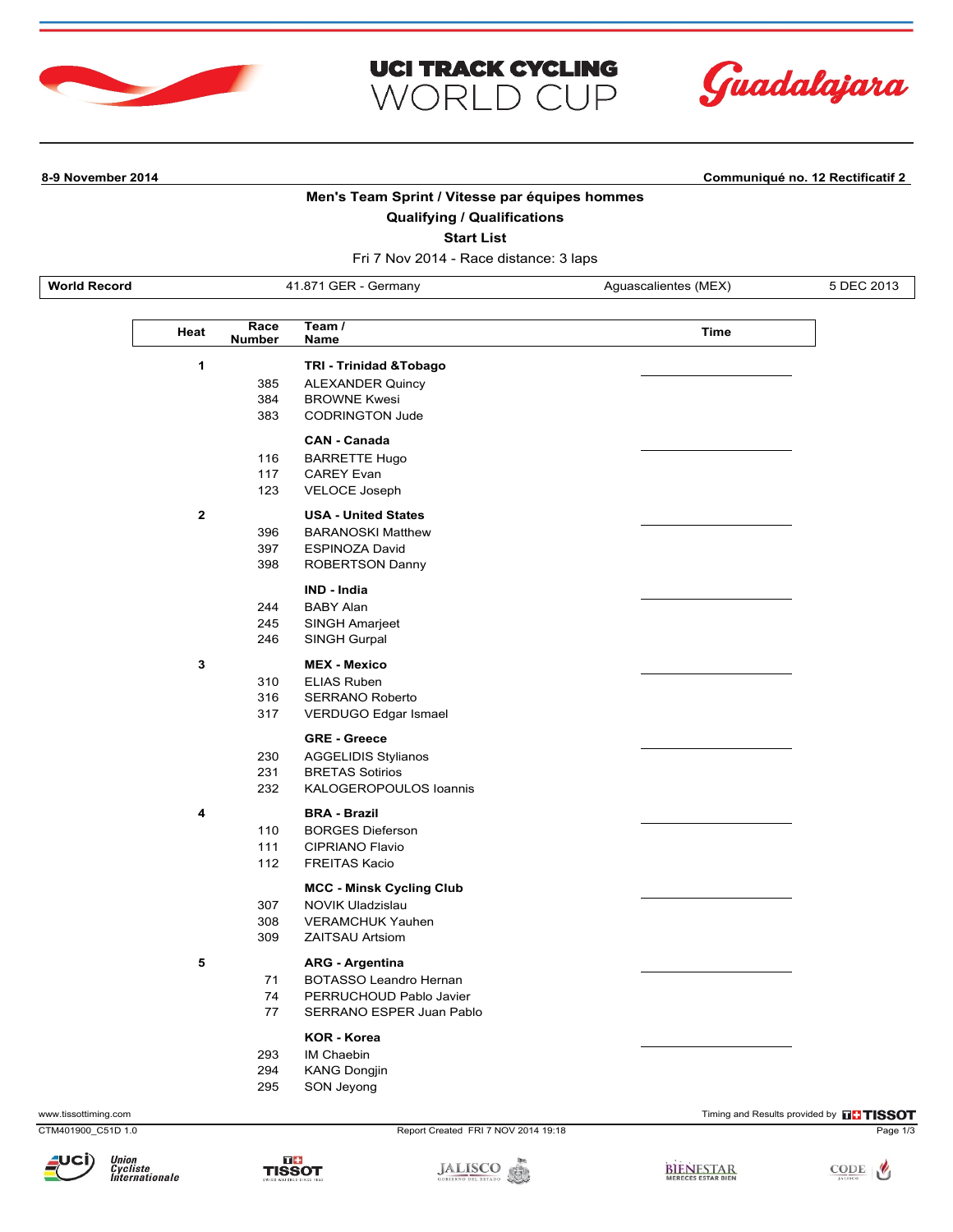





**8-9 November 2014 Communiqué no. 12 Rectificatif 2**

**Men's Team Sprint / Vitesse par équipes hommes**

# **Qualifying / Qualifications**

**Start List**

Fri 7 Nov 2014 - Race distance: 3 laps

| <b>World Record</b> |
|---------------------|
|                     |

Aguascalientes (MEX) 5 DEC 2013

| Heat                    | Race<br><b>Number</b> | Team /<br>Name                            | <b>Time</b> |
|-------------------------|-----------------------|-------------------------------------------|-------------|
|                         |                       |                                           |             |
| 6                       |                       | JPC - Japan Professional Cyclist Associa. |             |
|                         | 274                   | KAWABATA Tomoyuki                         |             |
|                         | 275                   | <b>WADA Makuru</b>                        |             |
|                         | 276                   | <b>WAKIMOTO Yuta</b>                      |             |
|                         |                       | <b>ESP - Spain</b>                        |             |
|                         | 176                   | MAZQUIARAN URIA Hodei                     |             |
|                         | 178                   | <b>MORENO SANCHEZ Jose</b>                |             |
|                         | 179                   | PERALTA GASCON Juan                       |             |
| $\overline{\mathbf{r}}$ |                       | CHN - China                               |             |
|                         | 137                   | <b>BAO Saifei</b>                         |             |
|                         | 138                   | HU Ke                                     |             |
|                         | 142                   | XU Chao                                   |             |
|                         |                       | JPN - Japan                               |             |
|                         | 284                   | NAKAGAWA Seiichiro                        |             |
|                         | 285                   | WATANABE Kazunari                         |             |
|                         | 279                   | <b>AMAGAI Kazuki</b>                      |             |
|                         |                       |                                           |             |
| 8                       |                       | <b>VEN - Venezuela</b>                    |             |
|                         | 409                   | <b>MARCANO Cesar</b>                      |             |
|                         | 412                   | PULGAR Angel                              |             |
|                         | 407                   | <b>CANELON Hersony</b>                    |             |
|                         |                       | <b>COL - Colombia</b>                     |             |
|                         | 152                   | <b>MURILLO Ruben</b>                      |             |
|                         | 153                   | PUERTA ZAPATA Fabian Hernando             |             |
|                         | 154                   | RAMIREZ Santiago                          |             |
| 9                       |                       | POL - Poland                              |             |
|                         | 426                   | <b>BIELECKI Maciej</b>                    |             |
|                         | 352                   | <b>LIPA Mateusz</b>                       |             |
|                         | 353                   | ZIELINSKI Damian                          |             |
|                         |                       |                                           |             |
|                         |                       | <b>AUS - Australia</b>                    |             |
|                         | 78                    | <b>ELLIS Daniel</b>                       |             |
|                         | 80                    | <b>GLAETZER Matthew</b>                   |             |
|                         | 82                    | <b>SCHMID Jacob</b>                       |             |
| 10                      |                       | <b>NED - Netherlands</b>                  |             |
|                         | 328                   | <b>BUCHLI Matthijs</b>                    |             |
|                         | 330                   | <b>HAAK Hugo</b>                          |             |
|                         | 334                   | VAN 'T HOENDERDAAL Nils                   |             |
|                         |                       | <b>FRA - France</b>                       |             |
|                         | 189                   | <b>BAUGE Gregory</b>                      |             |
|                         | 190                   | D'ALMEIDA Michael                         |             |
|                         | 192                   | <b>SIREAU Kevin</b>                       |             |
|                         |                       |                                           |             |

CTM401900\_C51D 1.0 Report Created FRI 7 NOV 2014 19:18 Page 2/3







BIENESTAR